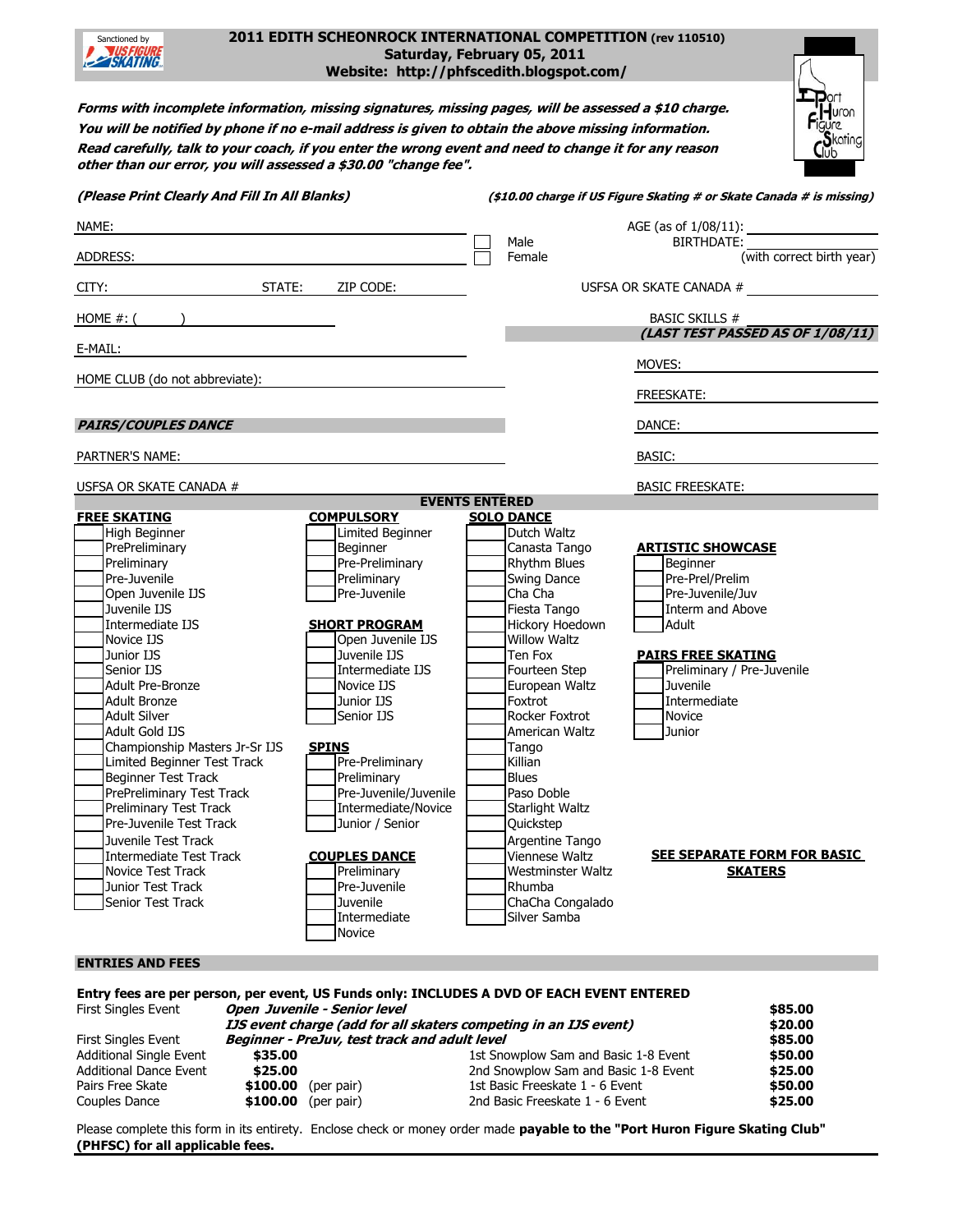| c/o Ronda Bingham 3240 Hickory Lane, Port Huron, MI 48060                                                                                                                                                                      |                              |  |                                                                                                                |                                                                                                                                                                                                                                     | <b>ENTRIES CLOSE</b><br><b>January 8, 2011</b> |  |
|--------------------------------------------------------------------------------------------------------------------------------------------------------------------------------------------------------------------------------|------------------------------|--|----------------------------------------------------------------------------------------------------------------|-------------------------------------------------------------------------------------------------------------------------------------------------------------------------------------------------------------------------------------|------------------------------------------------|--|
| All entries must be postmarked by January 8, 2011, we will not be responsible for post office errors.<br>Late Entries must be pre-approved and will include an additional "Late Fee" of \$40.00                                |                              |  |                                                                                                                |                                                                                                                                                                                                                                     |                                                |  |
| <b>Official Use Only:</b>                                                                                                                                                                                                      | Date Arrived: _______        |  | Check or M.O. $\#$ :                                                                                           |                                                                                                                                                                                                                                     | Amount:                                        |  |
| <b>CONTESTANT CERTIFICATION</b>                                                                                                                                                                                                |                              |  |                                                                                                                |                                                                                                                                                                                                                                     |                                                |  |
| I am eligible under the rules of the U S Figure Skating or Skate Canada to enter the event(s) checked on this entry form.                                                                                                      |                              |  |                                                                                                                |                                                                                                                                                                                                                                     |                                                |  |
|                                                                                                                                                                                                                                |                              |  |                                                                                                                |                                                                                                                                                                                                                                     |                                                |  |
| <b>Contestant Signature:</b>                                                                                                                                                                                                   |                              |  |                                                                                                                |                                                                                                                                                                                                                                     |                                                |  |
| <b>COACH INFORMATION</b>                                                                                                                                                                                                       |                              |  |                                                                                                                |                                                                                                                                                                                                                                     |                                                |  |
| <b>Primary Coach:</b><br>NAME:                                                                                                                                                                                                 |                              |  | <b>Secondary Coach:</b><br>NAME:                                                                               |                                                                                                                                                                                                                                     |                                                |  |
| ADDRESS: AND THE CONTROL OF THE CONTROL OF THE CONTROL OF THE CONTROL OF THE CONTROL OF THE CONTROL OF THE CONTROL OF THE CONTROL OF THE CONTROL OF THE CONTROL OF THE CONTROL OF THE CONTROL OF THE CONTROL OF THE CONTROL OF |                              |  | ADDRESS: AND THE STATE OF THE STATE OF THE STATE OF THE STATE OF THE STATE OF THE STATE OF THE STATE OF THE ST |                                                                                                                                                                                                                                     |                                                |  |
| CITY:                                                                                                                                                                                                                          | STATE: ZIP CODE:             |  | CITY:                                                                                                          |                                                                                                                                                                                                                                     | STATE: ZIP CODE:                               |  |
| CELL #: (                                                                                                                                                                                                                      |                              |  | CELL #: (                                                                                                      |                                                                                                                                                                                                                                     |                                                |  |
| EMAIL:                                                                                                                                                                                                                         |                              |  | EMAIL:                                                                                                         |                                                                                                                                                                                                                                     |                                                |  |
| <b>CERTIFICATION OF CLUB OFFICER OR TEST CHAIRMAN</b>                                                                                                                                                                          |                              |  |                                                                                                                |                                                                                                                                                                                                                                     |                                                |  |
| To the best of my knowledge, the information on this entry form is true and correct.<br>The competitor is a member in good standing with our club.                                                                             |                              |  |                                                                                                                |                                                                                                                                                                                                                                     |                                                |  |
|                                                                                                                                                                                                                                |                              |  |                                                                                                                | <b>Title:</b> Title: The Second Second Second Second Second Second Second Second Second Second Second Second Second Second Second Second Second Second Second Second Second Second Second Second Second Second Second Second Second |                                                |  |
|                                                                                                                                                                                                                                | <b>Signature:</b> Signature: |  |                                                                                                                |                                                                                                                                                                                                                                     |                                                |  |
| <b>Please Name</b>                                                                                                                                                                                                             |                              |  |                                                                                                                |                                                                                                                                                                                                                                     |                                                |  |
| from above:                                                                                                                                                                                                                    |                              |  |                                                                                                                | Date:                                                                                                                                                                                                                               |                                                |  |
| <b>WAIVER OF CLAIMS FOR INJURY</b>                                                                                                                                                                                             |                              |  |                                                                                                                |                                                                                                                                                                                                                                     |                                                |  |
| Cell $#:$ $($                                                                                                                                                                                                                  |                              |  |                                                                                                                |                                                                                                                                                                                                                                     |                                                |  |
| The competitor and family holds the Port Huron Figure Skating Club and the Glacier Pointe Arena harmless from                                                                                                                  |                              |  |                                                                                                                |                                                                                                                                                                                                                                     |                                                |  |
| any and all liability for injuries to the competitor and from any and all liability for damages to or loss of property.                                                                                                        |                              |  |                                                                                                                |                                                                                                                                                                                                                                     |                                                |  |
| Parent / Guardian Signature:                                                                                                                                                                                                   |                              |  |                                                                                                                |                                                                                                                                                                                                                                     | Date: ___________                              |  |
| <b>Please Print name from above:</b>                                                                                                                                                                                           |                              |  |                                                                                                                |                                                                                                                                                                                                                                     |                                                |  |
| <b>REFUND POLICY</b>                                                                                                                                                                                                           |                              |  |                                                                                                                |                                                                                                                                                                                                                                     |                                                |  |
|                                                                                                                                                                                                                                |                              |  |                                                                                                                |                                                                                                                                                                                                                                     |                                                |  |
| No refunds after closing date unless event is canceled for lack of participation. Two entries constitute a competition in<br>any event. NO REFUNDS WILL BE GIVEN FOR ANY OTHER REASON, INCLUDING MEDICAL.                      |                              |  |                                                                                                                |                                                                                                                                                                                                                                     |                                                |  |
| I have read and understand the refund policy.                                                                                                                                                                                  |                              |  |                                                                                                                |                                                                                                                                                                                                                                     |                                                |  |

**Parent / Guardian Signature: Date: Date: Date: Date: Date: Date: Date: Date: Date: Date: Date: Date: Date: Date: Date: Date: Date: Date: Date: Date: Date: Date: Date: Date:** 

**MAIL TO:** Scheonrock International Competition

**ENTRIES CLOSE**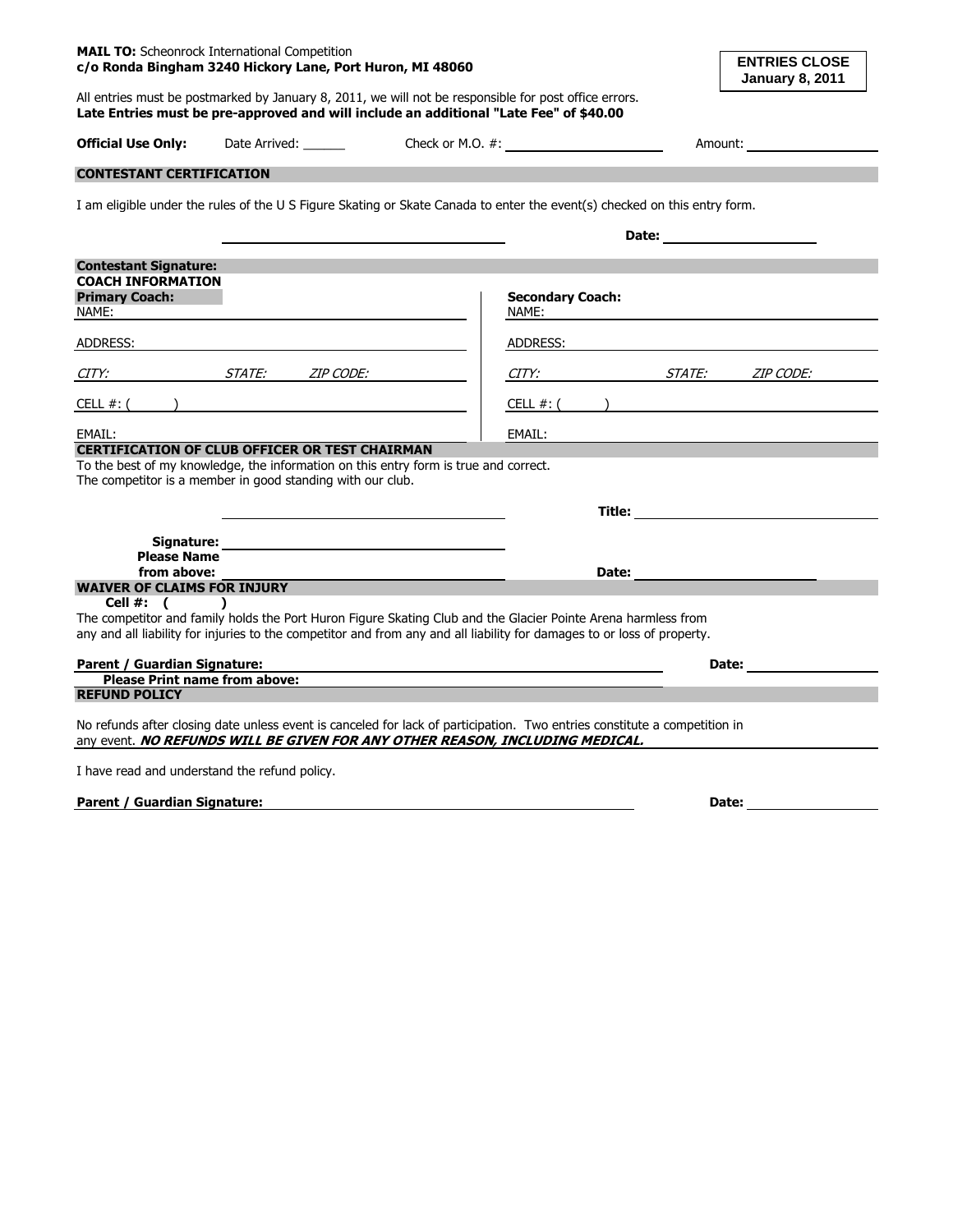| 2011 EDITH SCHEONROCK INTERNATIONAL COMPETITION (rev 110510)<br>Sanctioned by<br><b>WSFIGURE</b><br>Saturday, February 05, 2011<br><b>EZ SKATING</b><br>Website: http://phfscedith.blogspot.com/                                                                                                                                                        |  |  |  |  |  |  |
|---------------------------------------------------------------------------------------------------------------------------------------------------------------------------------------------------------------------------------------------------------------------------------------------------------------------------------------------------------|--|--|--|--|--|--|
| Forms with incomplete information, missing signatures, missing pages, will be assessed a \$10 charge.<br>Port<br>Figure<br>Skating<br>Club<br>you will be notified by phone if no e-mail address is given to obtain the above missing information.                                                                                                      |  |  |  |  |  |  |
| Read carefully, talk to your coach, if you enter the wrong event and need to change it for any reason<br>other than our error, you will assessed a \$30.00 "change fee".                                                                                                                                                                                |  |  |  |  |  |  |
| (\$10.00 charge if US Figure Skating # or Skate Canada # is missing)                                                                                                                                                                                                                                                                                    |  |  |  |  |  |  |
| AGE (as of 1/08/11):                                                                                                                                                                                                                                                                                                                                    |  |  |  |  |  |  |
| Male<br><b>BIRTHDATE:</b><br>(with correct birth year)<br>Female                                                                                                                                                                                                                                                                                        |  |  |  |  |  |  |
| USFSA OR SKATE CANADA\#                                                                                                                                                                                                                                                                                                                                 |  |  |  |  |  |  |
| <b>BASIC SKILLS #</b>                                                                                                                                                                                                                                                                                                                                   |  |  |  |  |  |  |
| HOME CLUB (do not abbreviate):                                                                                                                                                                                                                                                                                                                          |  |  |  |  |  |  |
| <b>EVENTS ENTERED</b><br><b>BASIC SKILLS PROGRAM SNOW PLOW SAM (WITH_BASIC FREESKATE 1-6 COMPULSORY_</b>                                                                                                                                                                                                                                                |  |  |  |  |  |  |
| <b>EVENT (NO MUSIC)</b><br>Snowplow Sam Program (Tots)<br>Freeskate 1 complusory<br>Freeskate 2 complusory<br>Freeskate 3 complusory<br>Freeskate 4 complusory<br>Freeskate 5 complusory<br>Freeskate 6 complusory<br><b>BASIC FREE SKATE 1-6 MUSIC EVENT</b><br>Freeskate 4<br>Freeskate 1<br>Freeskate 2<br>Freeskate 5<br>Freeskate 3<br>Freeskate 6 |  |  |  |  |  |  |
| Entry fees are per person, per event, US Funds only: INCLUDES A DVD OF EACH EVENT ENTERED                                                                                                                                                                                                                                                               |  |  |  |  |  |  |
| \$50.00<br>\$25.00<br>\$60.00<br>\$25.00<br>Enclose check or money order made payable to the "Port Huron Figure Skating Club" (PHFSC) for all applicable fees.                                                                                                                                                                                          |  |  |  |  |  |  |
|                                                                                                                                                                                                                                                                                                                                                         |  |  |  |  |  |  |

## **ELIGIBILITY RULES FOR PARTICIPANTS**

The competition is open to ALL skaters who are current eligible (ER 1.00) members of either the Basic Skills Program and/or are full members of U.S. Figure Skating. To be eligible, skaters must have submitted a membership application or be a member in good standing. Members of other organizations are eligible to compete but must be registered with the host Basic Skills Program/Club or any other Basic Skills Program/Club.

Eligibility will be based on skill level as of closing date of entries. All SNOWPLOW SAM and BASIC SKILLS SKATERS THROUGH BASIC 8 must skate at highest level passed and NO official U.S. Figure Skating tests may have been passed including MIF or individual dances.

For the Free skate 1-6, Test Track and Well Balanced levels, eligibility will be based only upon highest free skate test level passed (moves in the field test level will not determine skater's competitive level). Skaters may skate at highest level passed OR one level higher BUT not both levels in the same event during the same competition.

**MAIL TO:** Scheonrock International Competition **c/o Ronda Bingham 3240 Hickory Lane, Port Huron, MI 48060** All entries must be postmarked by January 8, 2011, we will not be responsible for post office errors. **Late Entries must be pre-approved and will include an additional "Late Fee" of \$40.00 Official Use Only:** Date Arrived: Check or M.O. #: Amount: Amount:

**ENTRIES CLOSE January 8, 2011**